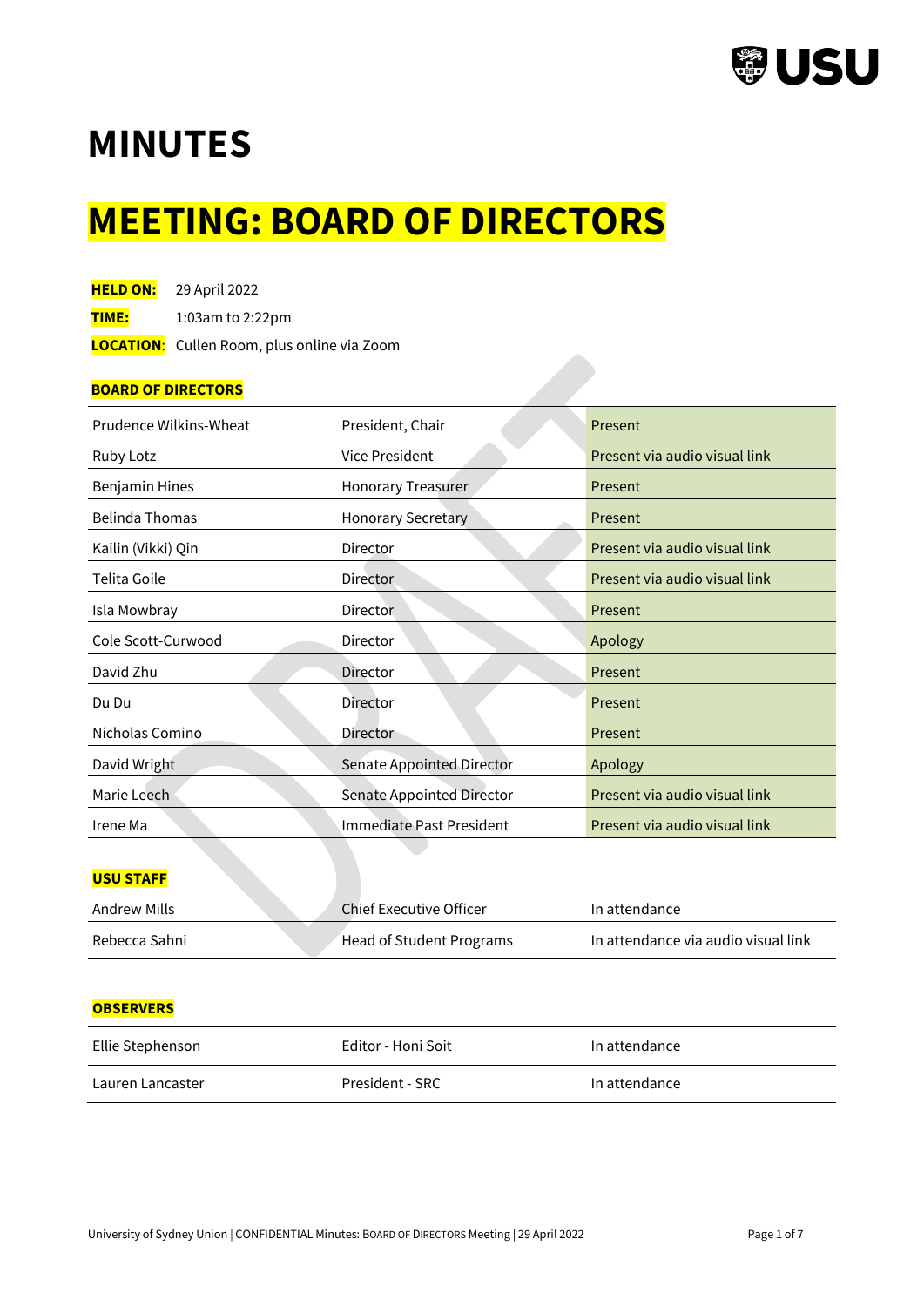

## **MINUTES**

## **1. Opening**

## **1.1** The meeting opened at 1:03 PM

The Chair delivered the Acknowledgement of Country.

## **1.2 Apologies and Leaves of Absence**

### **Resolved B24/22:**

That the BOARD OF DIRECTORS noted Apology for David Wright and Cole Scott-Curwood and online attendance for Telita Goile, Ruby Lotz, Vikki Qin, and Irene Ma.

**Mover:** David Zhu **Seconder:** Nicholas Comino 11 For / 0 Against / 0 Abstain; **Carried.**

## **1.3 Disclosure of Conflicts of Interest**

There were no disclosures of conflicts of interest.

### **2. Meeting Administration**

### **2.1 Minutes of the Previous Meeting**

### **Resolved B25/22:**

That the BOARD OF DIRECTORS approves the minutes of the previous meeting including a minor amendment re wording of formation of working parties.

**Mover:** Nicholas Comino **Seconder:** Belinda Thomas 11 For / 0 Against / 0 Abstain; **Carried.** 

## **2.2 Business Arising from the Minutes Not Addressed Elsewhere**

The Board notes that Telita Goile will sit on the NSSS & Safety working party and will elect members to the WP at the next Board meeting. Noted.

## **Resolved B26/22:**

That the BOARD OF DIRECTORS notes the formation of the NSSS working party and election of members at its next meeting.

**Mover:** Nicholas Comino **Seconder:** David Zhu

11 For / 0 Against / 0 Abstain; **Carried.** 

## **2.3 Endorsement of Circular Resolutions**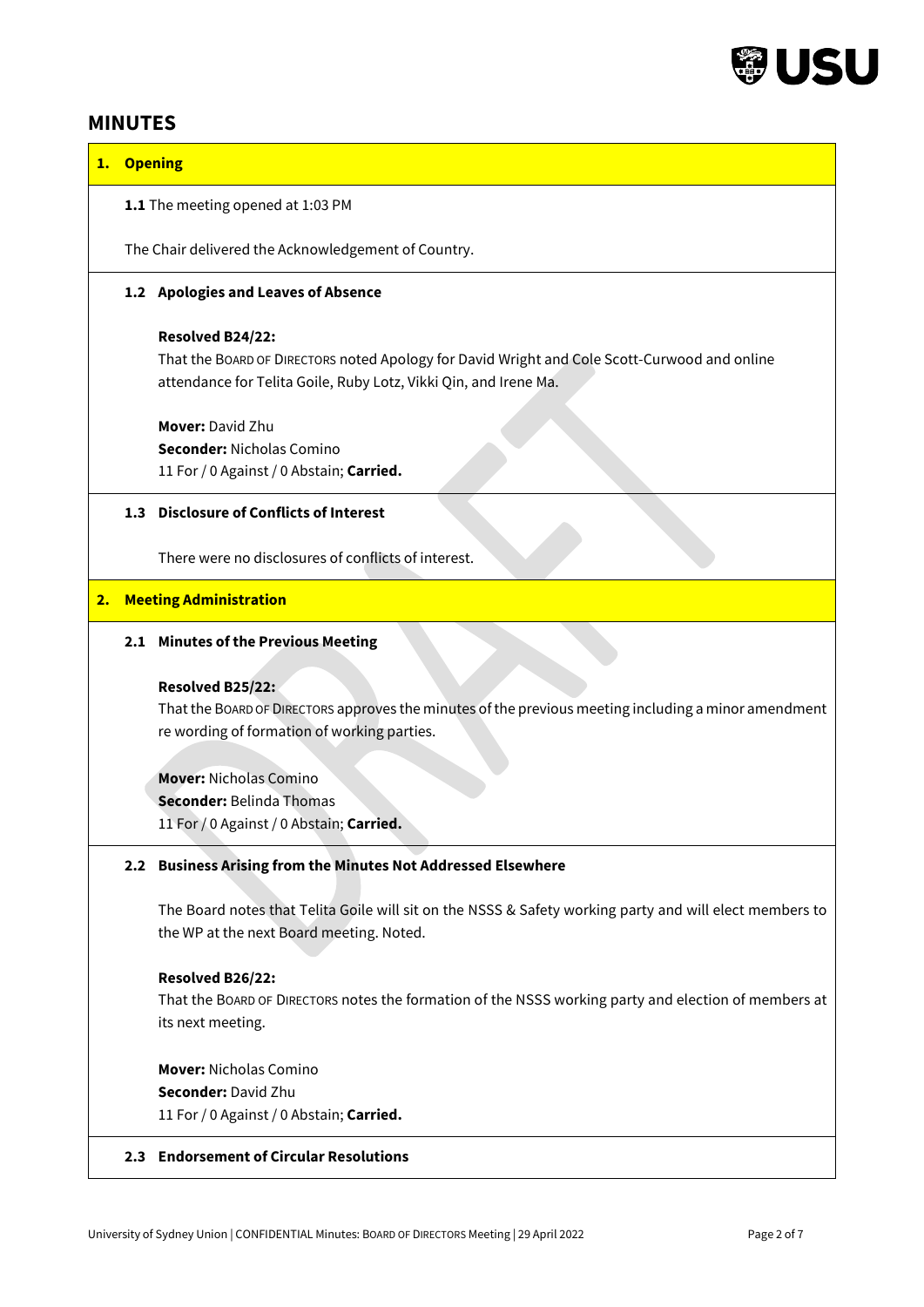

|                  | Nil.                                                                                                                                                                                                                                                                                                                                          |
|------------------|-----------------------------------------------------------------------------------------------------------------------------------------------------------------------------------------------------------------------------------------------------------------------------------------------------------------------------------------------|
|                  | 2.4 Motions on Notice                                                                                                                                                                                                                                                                                                                         |
|                  | Nil                                                                                                                                                                                                                                                                                                                                           |
|                  | 3. Matters for discussion                                                                                                                                                                                                                                                                                                                     |
|                  | 3.1 CEO/Secretariat Report:                                                                                                                                                                                                                                                                                                                   |
|                  | The CEO report was taken as read. The CEO then provided an update to the Board via a PowerPoint<br>presentation, which followed the Hon. Secretary's Report.                                                                                                                                                                                  |
|                  | The Board requested that a report be prepared on the attendance / impact of the CY Sessions on Fridays<br>and TBC Tuesdays at Hermann's Bar. Noted.                                                                                                                                                                                           |
|                  | Action: Management to prepare a report for the next Board meeting.                                                                                                                                                                                                                                                                            |
|                  | Resolved B30/22:                                                                                                                                                                                                                                                                                                                              |
|                  | That the BOARD OF DIRECTORS approves the CEO report as read and tabled.                                                                                                                                                                                                                                                                       |
|                  | Mover: Ruby Lotz<br><b>Seconder: Nick Comino</b><br>11 For / 0 Against / 0 Abstain; Carried.                                                                                                                                                                                                                                                  |
|                  | 3.2 Finance Report                                                                                                                                                                                                                                                                                                                            |
|                  | The Finance report was taken as read. Management noted that the results for March and Q1 were very<br>positive, however it was further noted that April and May results may ease back due to the timing of<br>Easter and ANZAC Day holidays and the potential impact to operations from the USYD staff strike over<br>their EBA negotiations. |
|                  | Resolved B27/22:                                                                                                                                                                                                                                                                                                                              |
|                  | That the BOARD OF DIRECTORS accepts the report as read and tabled and notes the Q1 reforecast and<br>CAPEX plan.                                                                                                                                                                                                                              |
|                  | <b>Mover: David Zhu</b><br><b>Seconder: Belinda Thomas</b><br>11 For / 0 Against / 0 Abstain; Carried.                                                                                                                                                                                                                                        |
| Resolved B28/22: |                                                                                                                                                                                                                                                                                                                                               |
|                  | That the BOARD OF DIRECTORS:<br>endorses the recommendation for the re-appointment of Pitcher Partners Sydney as<br>1.<br>Auditors for the USU in 2022; and<br>notes the Financial Report for 2021 and the Financial Audit Clearance Report and authorises<br>2.<br>the President and Honorary Treasurer to sign the Financial Report.        |
|                  | <b>Mover: Benjamin Hines</b><br>Seconder: David Zhu                                                                                                                                                                                                                                                                                           |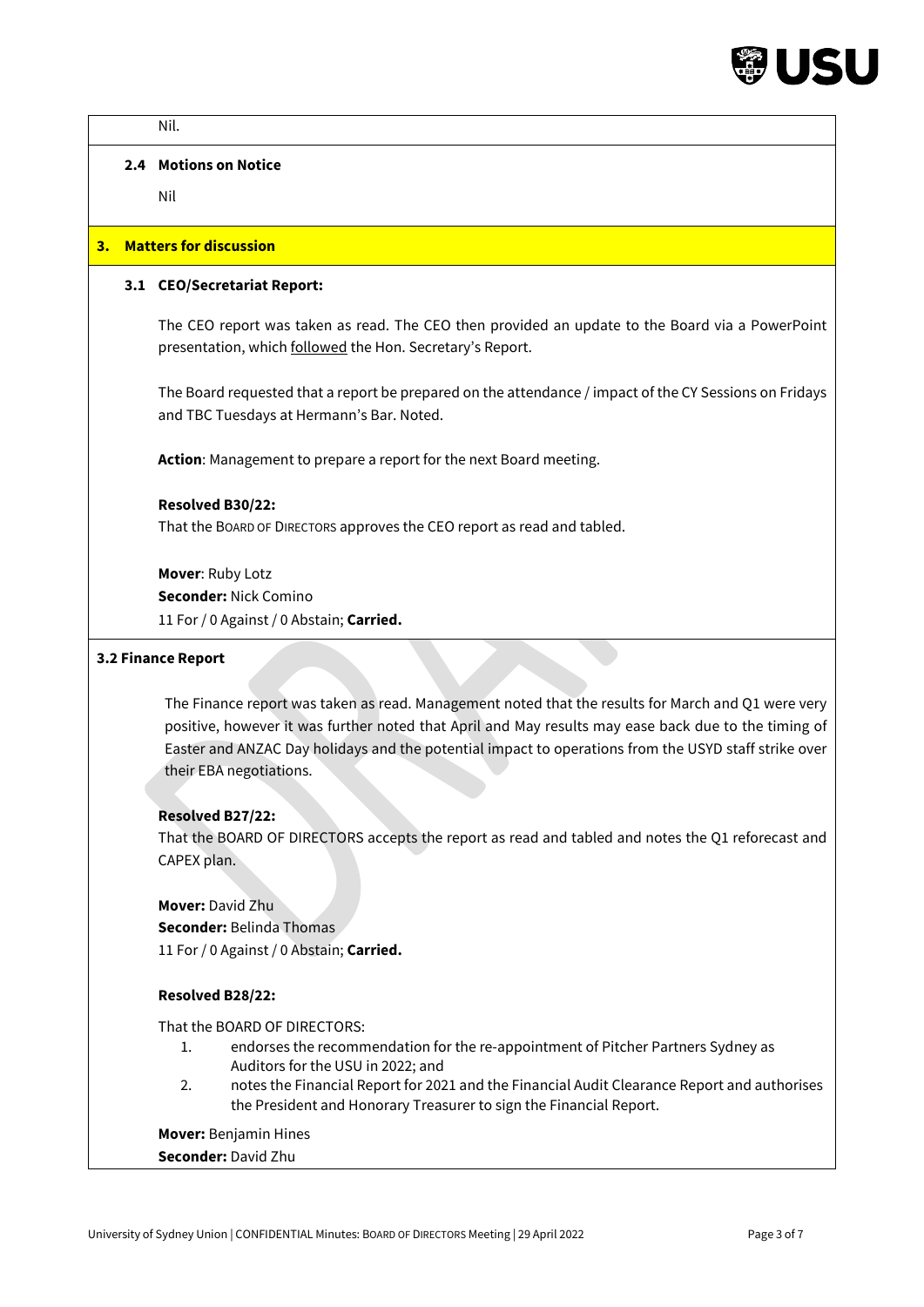

11 For / 0 Against / 0 Abstain; **Carried.**

**3.3 USU Activity Report:** was noted above in 3.1 CEO Report.

#### **3.4 Report of the Hon. Secretary**

Report to be taken as read.

The Board noted that Marlow Hurst had been appointed to the role of Senior Editor for PULP print and noted with pleasure that Marlow was going well. Applications from 2 prospective editorial teams had been received and the PULP WP will make an appointment in coming weeks. Management was looking into possible suitable locations for the editorial team to occupy in time for their start date (by 1 July).

The Board also noted an update about the Student Leadership Training initiative (SSAF funded but managed by the USYD office of Student Life. There was discussion regarding how to improve update of training by student leaders and it was suggested that dedicated email and communications will have more impact than emails with multiple subject matter. It was also noted that 2 x full days of F2F training was difficult for students to commit to during semester and it is preferred to offer this training prior to the start of the next semester (Week 0).

The Board also queried the timing to form the Clubs strategy WP and it was noted this timing will coincide with the appointment of new position of Clubs Community Officer in due course.

#### **Resolved B29/22:**

That the BOARD OF DIRECTORS approves the report as read and tabled.

**Mover:** Nicholas Comino **Seconder:** David Zhu 11 For / 0 Against / 0 Abstain; **Carried.**

### **3.5 Report of the Hon. Treasurer:**

Report to be taken as read and noted the strong result for March and Q1.

The Treasurer noted his recommendation that Management investigate options to invest some of its high cash reserves into suitable student-centric initiatives. The Treasurer did, however, note that as he was an executive on SULS that this may represent a conflict of interest, should SULS be a recipient of any additional funding. Management noted that in its 2022 Budget, the Board had approved expenditure to establish PUP Print, and the Music Festival, amongst other student-centric initiatives, however we had been successful in receiving SSAF funding for these projects which exceeded the budgeted funding. The Treasurer also requested that management update the ASIC listing of Officers for Wentworth Annex Ltd.

#### **Resolved B31/22:**

That the BOARD OF DIRECTORS notes the report as read and tabled and accepts the recommendation for management to investigate potential investment opportunities into student services or initiatives.

#### **Mover:** David Zhu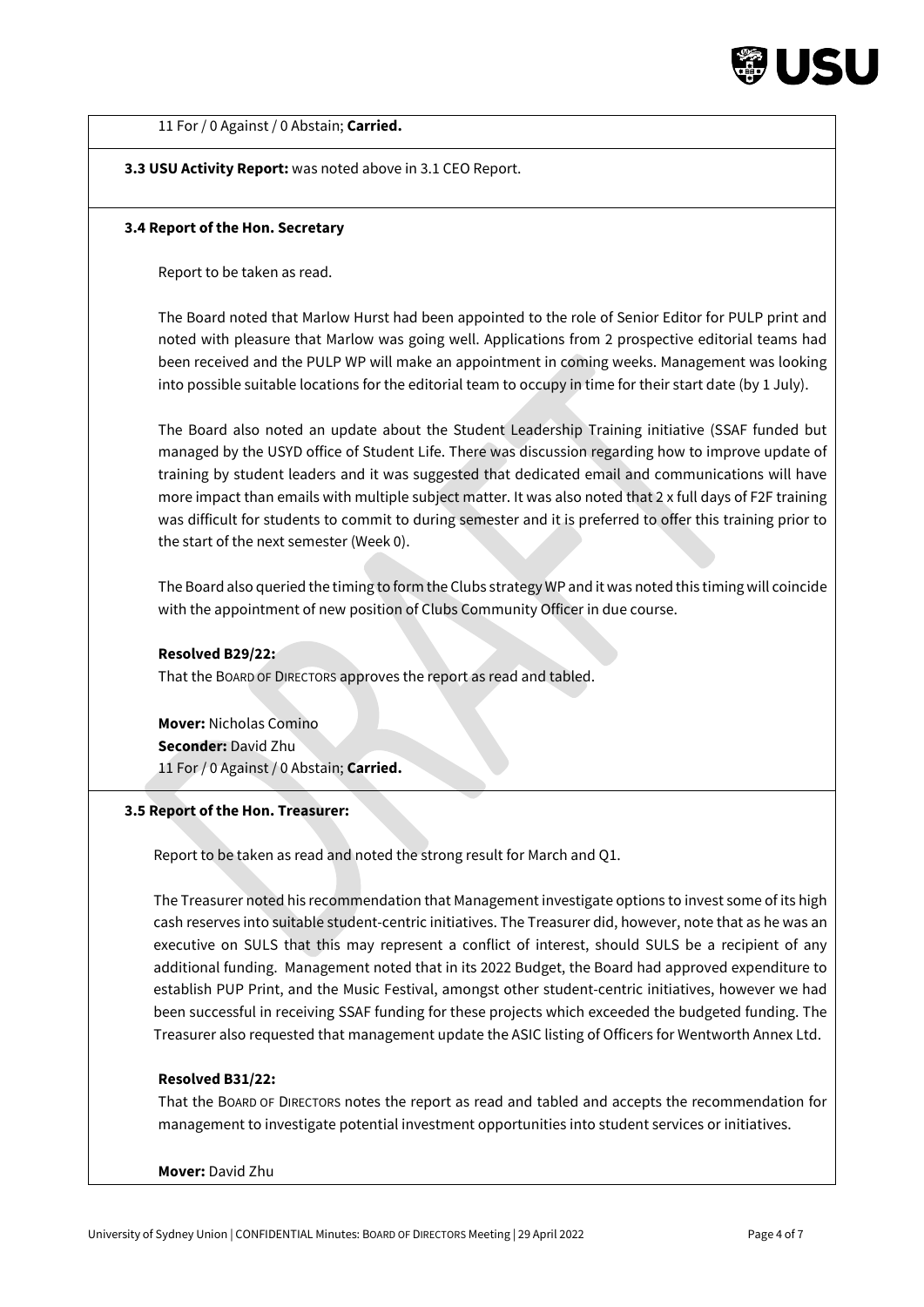

| <b>Seconder: Nicholas Comino</b>                                                                         |
|----------------------------------------------------------------------------------------------------------|
| 11 For / 0 Against / 0 Abstain; Carried.                                                                 |
| 3.6 Report of the Vice President                                                                         |
| Report to be taken as read.                                                                              |
| Resolved B32/22:                                                                                         |
| That the BOARD OF DIRECTORS approves the report as read and tabled.                                      |
| <b>Mover: David Zhu</b>                                                                                  |
| <b>Seconder: Nicholas Comino</b>                                                                         |
| 11 For / 0 Against / 0 Abstain; Carried.                                                                 |
| 3.7 Report of the President:                                                                             |
| Resolved B33/22:                                                                                         |
| That the Chair moved to Benjamin Hines.                                                                  |
| <b>Mover: Telita Goile</b>                                                                               |
| Seconded: Cole Scott-Curwood                                                                             |
| 11 For / 0 Against / 0 Abstain; Carried.                                                                 |
| The President noted the following initiatives:                                                           |
| P&C Committee 12-month review of the CEO's KPIs<br>$\bullet$                                             |
| Debates team results<br>$\bullet$                                                                        |
| Discussions with the SRC regarding the reestablishment of a Food Hub<br>٠                                |
| Presentations to incoming Board candidates<br>٠                                                          |
| Women's Revue<br>$\bullet$                                                                               |
| planning for the Manning Party<br>$\bullet$                                                              |
| <b>Resolved B34/22:</b>                                                                                  |
| That the BOARD OF DIRECTORS accepts the report of the President as read.                                 |
| <b>Mover: Nick Comino</b>                                                                                |
| Seconded: Du Du                                                                                          |
| 11 For / 0 Against / 0 Abstain; Carried.                                                                 |
| Resolved B35/22:                                                                                         |
| That the Chair be moved back to Prudence Wilkins-Wheat.                                                  |
| <b>Mover: Nick Comino</b>                                                                                |
| Seconded: Isla Mowbray                                                                                   |
| 11 For / 0 Against / 0 Abstain; Carried.                                                                 |
| 3.8 Other Matters for Discussion                                                                         |
| The President also spoke to her Motion of support for right for staff to support the NTEU strike action. |
| The motion of support is:                                                                                |
|                                                                                                          |
| On May 11 & 12, staff at Sydney University will go on strike for 48 hours. They will stop all work in    |
| support of their demands for better working conditions and pay.                                          |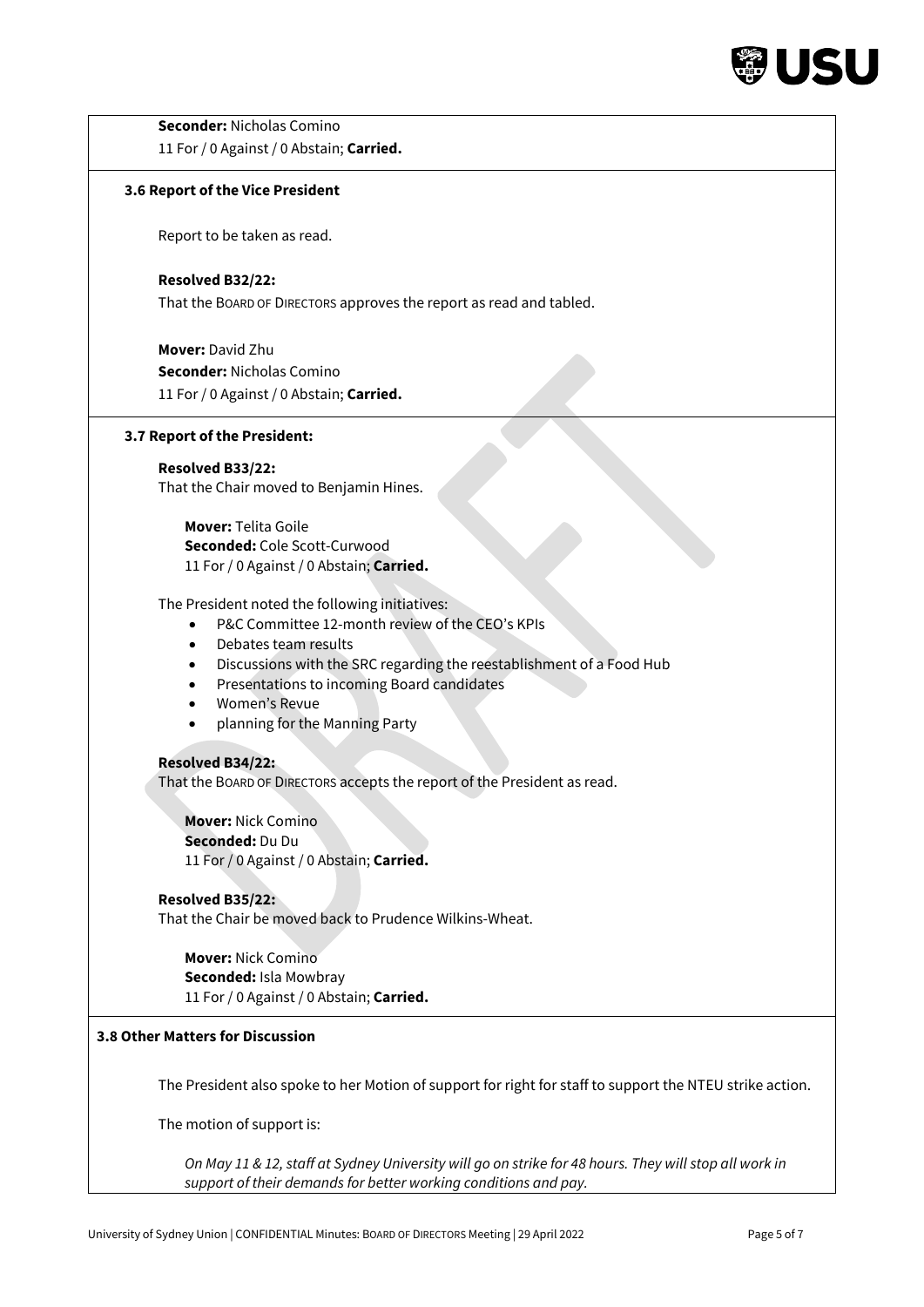

*The USU recognises that the past few years have been particularly difficult on staff and students. Many hundreds of staff have been laid off or made redundant, and faculties have been restructured or cut all together. Staff working conditions are student learning conditions and tutors cannot deliver a quality education when they feel overworked, underpaid, or precariously employed. As a student union, who are passionate about the student experience, we have a responsibility to support the staff who teach us.*

*The NTEU are asking for reasonable workloads; conversion for casuals onto permanent contracts; a fair pay increase, enforceable targets for First Nations employment and the protection of their right to current research allocations. Student life begins in classroom, and we support the pursuit of a quality education by our staff.*

*The USU Board supports the right of the NTEU to strike and the students who choose not to come to class on Wednesday and Thursday.* 

#### **Resolved B36/22:**

That the BOARD OF DIRECTORS accepts the proposed motion of support as amended.

**Mover:** Prue Wilkins-Wheat **Seconded:** Belinda Thomas 11 For / 0 Against / 0 Abstain; **Carried.** 

The Board noted brief updates from the Enviro Portfolio, Queer Portfolio, and International Student Portfolio. *Noted*.

There were no other matters for discussion.

### **4. Other Matters for Decision**

No other matters for decision.

## **5. Open Question Time**

## **Honi Soit**

Lauren from SRC asked if USU outlets would be open or closed during the 48-hour strike, and if the Board Directors intended to join the picket line. The President responded that outlets were an operational matter, and that for the safety of staff, it was decided to close the outlets for the duration of the strike action. Also, that any participation on the picket line was a decision for individual Directors to make.

Ellie asked it USU had any comment on sustainable investments following the recent article in Honi Soit. The President noted that we'll have more to say after the Finance Committee makes its recommendation to USU's investment strategy.

Ellie further asked about a space for the Disability Collective. The President responded that the VP had already addressed this issue and referred Ellie to her reply.

Ellie asked about the progress of the Elections and candidates. The President responded that we were proud of the many candidates for their commitment to server on the Board and wished them well for the upcoming election.